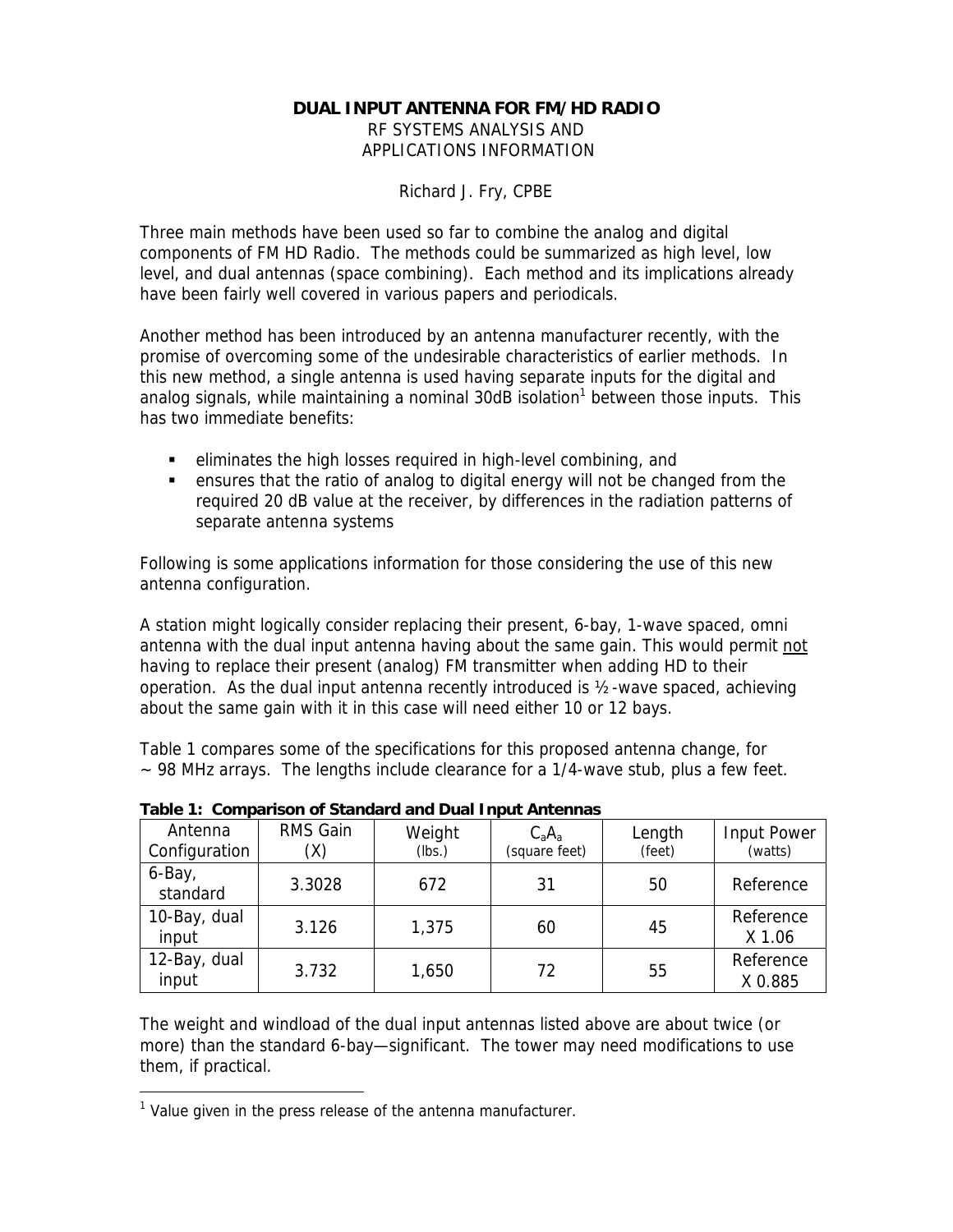If a station is constrained by aperture and weight-windload issues not to exceed any of the mechanical specs of their present 6-bay, 1-wave spaced, omni antenna, that would limit the choice to 4 bays or less, with the 4-Bay specifications shown in Table 2.

| Antenna              | RMS Gain | Weight | $C_{\rm a}A_{\rm a}$ | Length | Input Power         |
|----------------------|----------|--------|----------------------|--------|---------------------|
| Configuration        |          | (lbs.) | (square feet)        | (feet) | (watts)             |
| 4-Bay, dual<br>input | 1.307    | 550    | 24                   | 15     | Reference<br>X 2.53 |

|  |  | Table 2: 4-Bay Dual Input Antenna Specifications |  |
|--|--|--------------------------------------------------|--|
|--|--|--------------------------------------------------|--|

Note in this situation that the station would have to more than double the RF power supplied to the dual input antenna in order to maintain its pre-HD ERP—and probably upsize its present analog transmission line to handle that added power.

RFR Issues Another consideration when using the 4-bay, dual input antenna in the scenario just above is that its elevation patterns will be much broader than the antenna it is replacing, which will impact RFR issues for the site. Power density near the ground immediately around the tower will be lower with this dual input antenna, but further away will peak about 8-10X higher than from the 6-bay, 1-wave array, and over a much greater area. This may increase blanketing interference for listeners in those locations.

Circulator/Isolator Requirements The manufacturer's press release for this dual input antenna states "This new antenna is capable of transmitting both the analog and digital FM signals without requiring a high loss hybrid combiner or the use of a circulator to attain the required isolation between the digital and analog transmitters." However this statement may need to confirmed when specifying this antenna configuration.

The RF system graphic in Figure 1 (page 3) shows a typical installation using the dual input antenna. The power levels, gains and losses correspond to a 50 kW analog operation in the middle of the FM band.

At first, the manufacturer's stated 30 dB of isolation between the analog and digital inputs of the antenna appears to be sufficient for good performance of this RF system. However, as the antenna has equal gain for both the analog and digital signals, the digital input power at the antenna input must be 20 dB below the analog power at the antenna in order for the A+D signal to be radiated in the correct ratio. This means that 20 dB of antenna input isolation is offset by the fact that the analog input power must be 20 dB higher than digital. Therefore the amount of analog power present at the output of the digital transmitter is considerably higher than that 30 dB isolation number first implies.

The powers shown in Figure 1 are based on 33 dB of antenna isolation, to be liberal. Yet even then, the digital transmitter sees the equivalent of  $\sim$  1.35:1 VSWR as a result of the analog power, alone. This allows little or no ''headroom" for any system VSWR that the digital antenna input port and interconnecting line might have, or for antenna system icing that might temporarily degrade the antenna input VSWR.